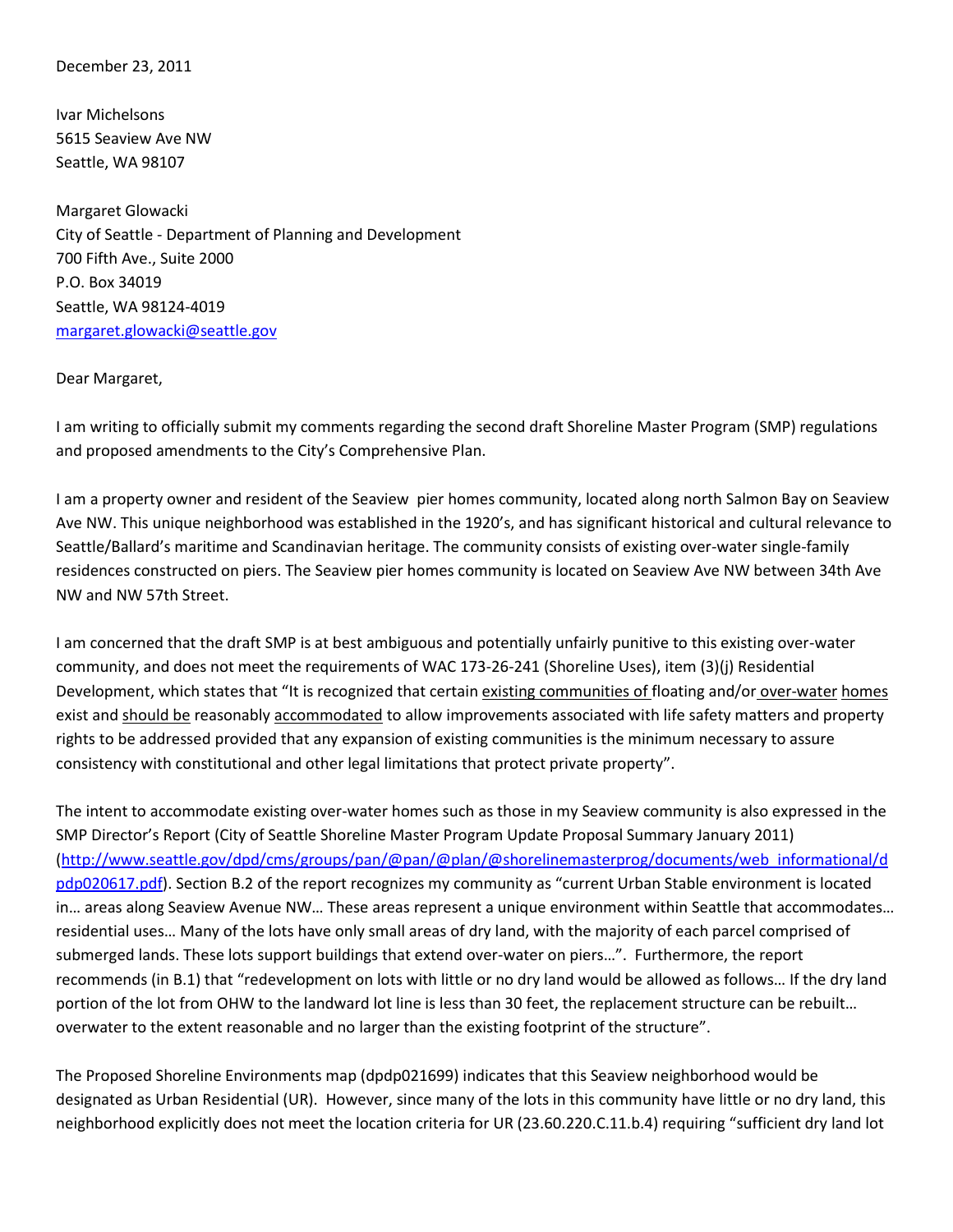area to allow for residential development entirely on dry land without intruding into the shoreline setback". Thus the UR designation is not appropriate for the Seaview pier homes community of existing over-water homes.

The Urban Commercial (UC) designation is more appropriate for this neighborhood because the lots more closely match the location criteria for UC (23.60.220.C.6.b.2 and b.3) regarding "minimal amounts of dry land between shoreline and first parallel street" and "large amounts of submerged land in relation to dry land". The fact that UC allows existing single family, multifamily and artist studio/dwelling units located overwater per 23.60.382 (while UR does not) also supports UC being the more appropriate designation. Also, UC is the most similar to the existing Urban Stable (US) shoreline environment designation that currently applies to this neighborhood.

Regarding UC environment's regulation of existing residential homes over water, the proposed requirement (23.60.382.D.2.b) to reduce decks overwater to 150 square feet is arbitrary and unfairly punitive. Leaving the deck size unchanged already meets the requirements for no increase in overwater coverage and no increase in environmental impacts (23.60.382.D.2.a.2 and a.3). The requirement to reduce deck size (and thus water coverage) is inconsistent with a.2 which allows no increase in coverage. What is the basis in science (or otherwise) for the fixed, arbitrary number of 150 sf of deck? At the very least, if a deck reduction is to be a requirement, then it should be related to the size of the existing deck rather than set at an arbitrary, absolute number. And the reduction in deck size should only be required if there is a corresponding increase in some other aspect (such as the height of the structure as in 23.60.382.D.3) being proposed. Otherwise a homeowner with a larger existing deck is being unfairly penalized (in terms of reduced living space and reduced property value) in comparison with a homeowner next door whose existing deck was 150 sf and thus had no reduction imposed. Existing overwater homes are already small by nature, typically having evolved from fisherman's shacks, so deck space is an integral and significant (in proportion to indoor space) part of the living space and property value of these properties. Requiring the replacement of treated piles (similar to 23.60.382.D.3) in order to allow deck size to remain unchanged would be costly, but a reasonable tradeoff. However, the requirement to reduce decks to an arbitrary size of 150 sf is unfair, disproportionally punitive to homeowners with larger existing decks, and inconsistent with the requirements of WAC 173-26-241, item (3)(j) to "allow improvements associated with... property rights to be addressed provided that any expansion of existing communities is the minimum necessary to assure consistency with constitutional and other legal limitations that protect private property". Also, the floating home regulations in SMP do not require floating homes to reduce deck size under similar circumstances, so why is it required of over-water homes on piers?

If SMP designates the Seaview pier homes neighborhood as Urban Residential, then SMP needs to add a section to UR which is similar to 23.60.382.D (as discussed above) for UC that would accommodate existing over water homes in UR. And I continue to have concerns below regarding inconsistent treatment in UR of overwater homes on piers relative to floating homes.

While the draft SMP does recognize and accommodate existing floating homes, it does not do so for existing over-water homes in UR, such as those in my Seaview community. The intent of WAC 172-26-241 (3)(j) with respect to floating homes is reflected in answers #4 and 5 in the Seattle Revised Shoreline Regulations FAQ 3/9/11 [\(http://www.seattle.gov/dpd/cms/groups/pan/@pan/@plan/@shorelinemasterprog/documents/web\\_informational/d](http://www.seattle.gov/dpd/cms/groups/pan/@pan/@plan/@shorelinemasterprog/documents/web_informational/dpdp020616.pdf) [pdp020616.pdf\)](http://www.seattle.gov/dpd/cms/groups/pan/@pan/@plan/@shorelinemasterprog/documents/web_informational/dpdp020616.pdf) as follows:

"All existing floating homes will remain conforming uses and these floating homes can be maintained, repaired, replaced and expanded within the development standards". And "The replacement of an existing floating home is not considered a new floating home".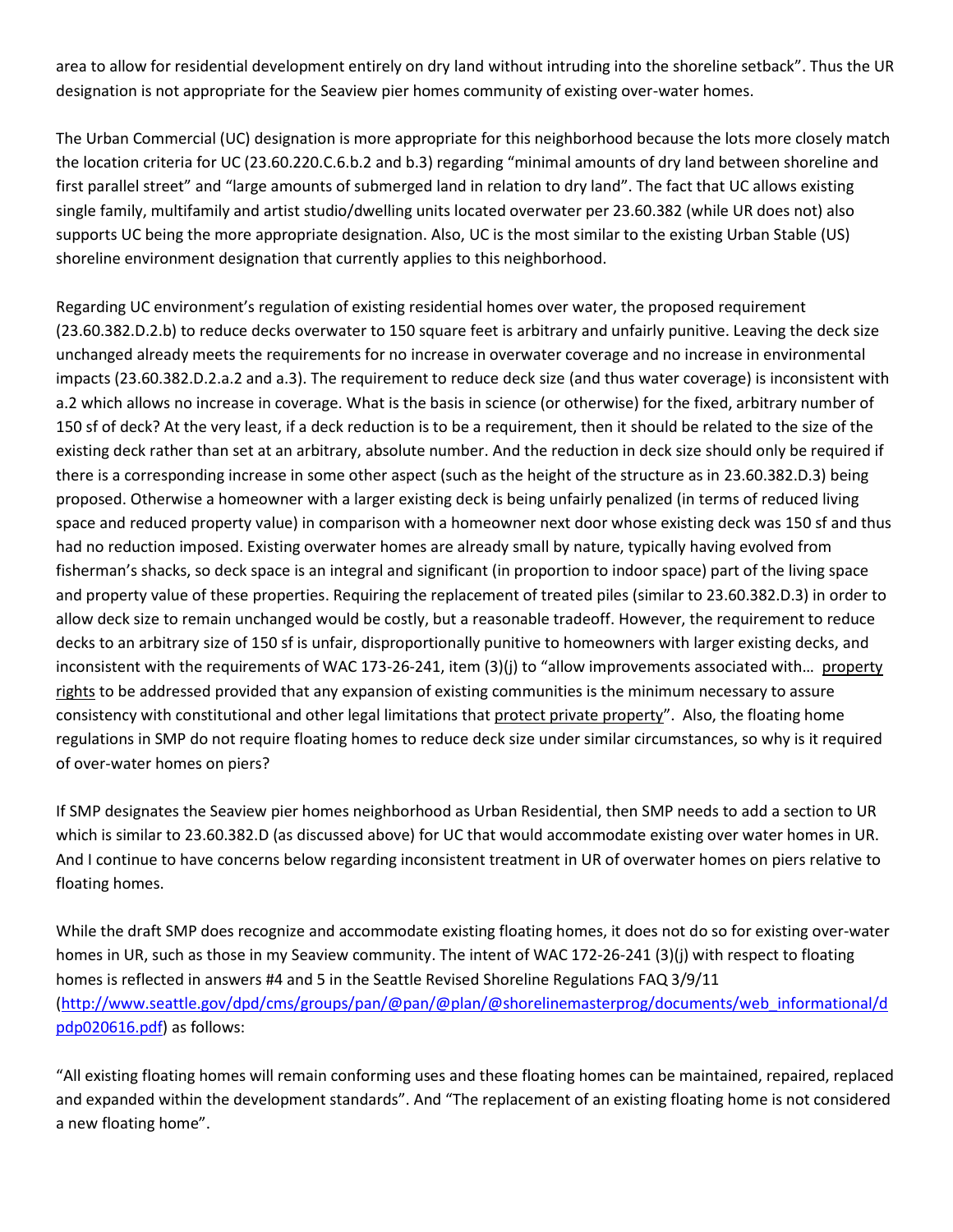Thus SMP designates this community as UR, then it should accommodate existing over-water homes along Seaview Ave NW in an analogous manner to the above, but the draft does not do so (specific examples and suggested changes will be discussed below). Floating and over-water homes share similar characteristics and impacts as residential uses over water – the only difference being that one is floating while the other is on piers. Their similarity is also reinforced by floating and over-water homes being addressed together in the same section of WAC 173-26 above. Furthermore, the Floating Homes Association (FHA) has stated that lots with no dry land (such as those along Seaview Ave) "deserve the same consideration as floating homes" (see page 32 of Seattle SMP Citizens Advisory Committee Report Sept 2009). And the CAC report (page 30) also noted that "existing overwater residences in the City's Seaview Ave NW area face similar issues as floating home owners". Thus treating existing over-water homes along Seaview in a manner that is inconsistent, and less accommodating, than that for existing floating homes, would be grossly unfair, inconsistent with WAC 173-26, and invite legal challenges to SMP.

The following is a discussion of the parts of the draft SMP that are not consistent with the above goals and intent, along with specific changes, and suggested language, to address my concerns as well as align the SMP with WAC and the issues above.

The key issue/principle that needs to be addressed in SMP is that existing over-water homes along Seaview (if designated UR) and existing floating homes should be treated and regulated in an equivalent manner at a conceptual level. By that I mean that the SMP FAQ answer to the question "how do these SMP changes affect existing over-water homes along Seaview Ave NW between 34th Ave NW and NW 57th Street?" should be analogous to the answer for floating homes (see above), i.e., existing over-water homes along Seaview Ave NW will be conforming uses and these over-water homes can be maintained, repaired, replaced and expanded within the Urban Residential development standards. For clarity, the replacement of an existing over-water home along Seaview Ave NW is not considered a new over-water home.

Thus the UR environment of SMP needs to explicitly acknowledge that existing over-water homes in the community along Seaview Ave NW between 34th Ave NW and NW 57th Street are an allowed use, just as it does in UC environment and for existing floating homes (23.60.202 A.1). This is also consistent with WAC 173-26-241(3)(j). Specifically, the suggested revision would be in 23.60.540 (Uses in the UR Environment), to add:

23.60.540.F. "Over-water homes along Seaview Avenue NW between 34th Ave NW and NW 57th Street that are legally established on the effective date of this ordinance are allowed".

Note that this proposed revision to 23.60.540 is simply a modified version of 23.60.202 A.1 for existing floating homes.

In addition, the section for Lot coverage in the UR Environment (23.60.574) should be revised as well, in order to accommodate the fact that lots containing these existing over-water homes along Seaview Ave NW are on small lots and have little or no areas of dry land, with the majority (or entirety) of each parcel comprised of submerged lands. This again is analogous to floating homes, which have their own lot coverage provisions in 23.60.202. This is also consistent with B.2 of the SMP Director's Report and WAC 173-26-241(3)(j) discussed above. Specifically, the suggested revision would be to modify 23.60.574.B.2 as follows:

23.60.574.B.2 "On single-family zoned lots the maximum lot coverage allowed for principal and accessory structures on dry land, (or on submerged land for over-water homes along Seaview Avenue NW between 34th Ave NW and NW 57th Street that are legally established on the effective date of this ordinance), is as follows…".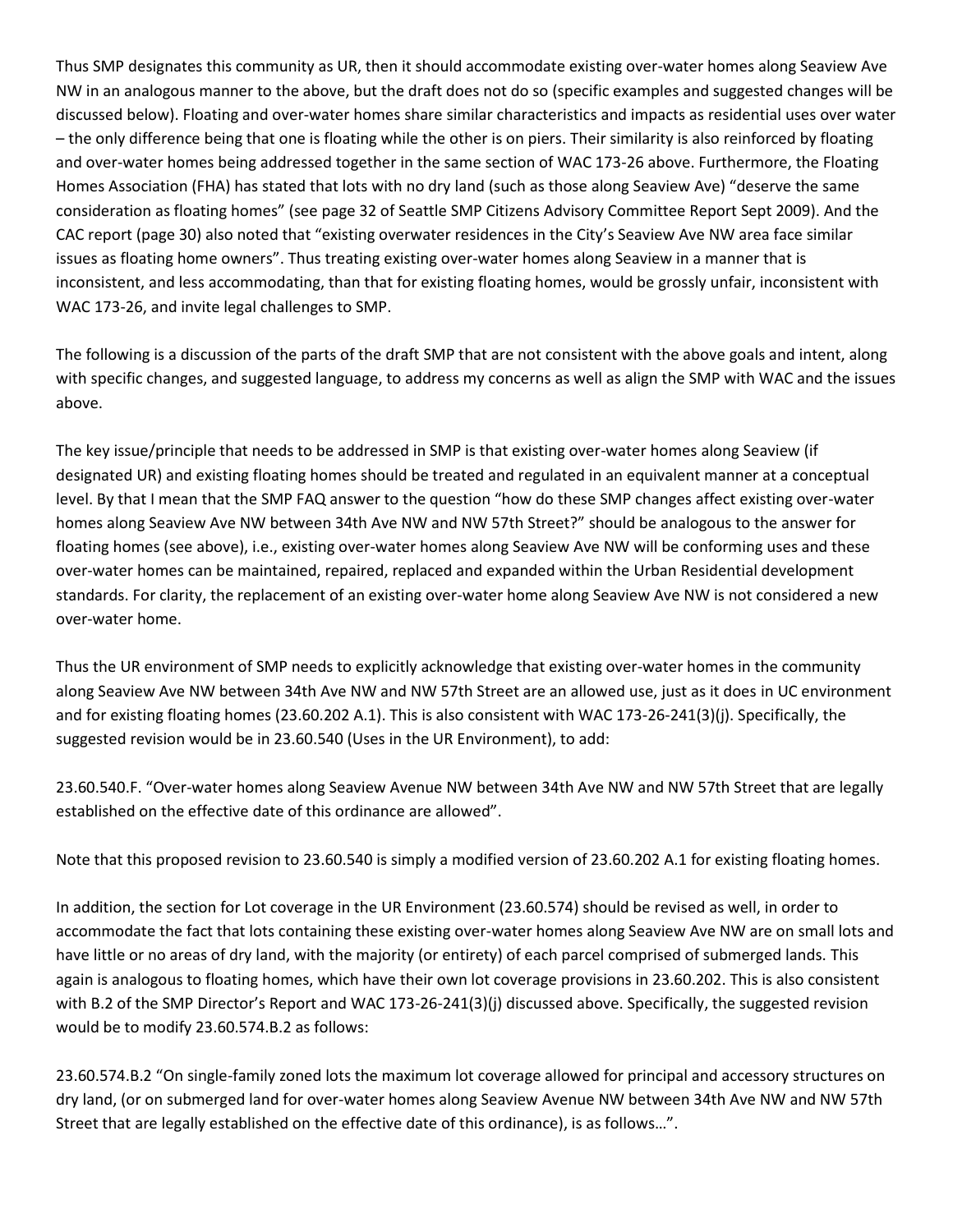Similarly, the section for Shoreline setbacks in UR Environment (23.60.575) should be revised to accommodate the fact that lots containing these existing over-water homes along Seaview Ave NW are on small lots and have little or no areas of dry land, with the majority (or entirety) of each parcel comprised of submerged lands. This also is consistent with B.1 of the SMP Director's Report and WAC 173-26-241(3)(j) discussed above. Specifically, the suggested revision would add:

23.60.575.G "Rebuilding or substantial improvement of a structure is allowed if it mitigates impacts to ecological function pursuant to Section 23.60.158 and complies with the following standards:

1. If the dry land portion of the lot from OHW to the landward lot line is at least 65 feet, the replacement structure shall be landward of the shoreline setback;

2. If the dry land portion of the lot from OHW to the landward lot line is less than 65 feet but at least 30 feet, the replacement structure shall be no further waterward from the landward lot line than 30 feet and shall be located outside of the shoreline setback to the extent reasonable; and

3. If the dry land portion of the lot from OHW to the landward lot line is less than 30 feet, the replacement structure can be rebuilt within the shoreline setback to the existing footprint of the structure or overwater to the extent reasonable and no larger than the existing footprint of the structure".

Note that this proposed revision to 23.60.575 is simply adding (unmodified) language that already exists in 23.60.124.D.2.

The Comprehensive Plan should also be updated to recognize the need to preserve the historic Seaview pier homes community of existing over-water homes in addition to already recognizing the floating home community. Specifically, the Comprehensive Plan language as proposed in the Seattle SMP CAC Report (page 30) should be modified as follows:

"Existing floating home and pier home communities represent an important cultural resource because of their historic and unique contribution to Seattle's maritime culture. Existing floating home communities, moorages and homes, as well as the Seaview pier homes community, should be preserved, including allowance for repair, replacement and relocation as necessary. Because current regulations treat floating homes and pier homes as overwater residences, not a preferred shoreline use, extension of floating home and pier home communities (as distinct from repair, replacement and relocation) would be allowed only if developed in a manner that provides a better environmental alternative than other allowed uses".

The photograph below of the unique and historic Seaview pier homes community was included in the Seattle SMP CAC Report (page 30) to illustrate its similarity to floating home communities:



In addition to the primary issues discussed above, another concern is the apparent conflict in the draft SMP related to maintaining/repairing over-water structures vs. replacing them if destroyed. In SMP 23.60.124, item C states "structure or development that is over water… may be maintained, repaired and structurally altered", item D.1 states that over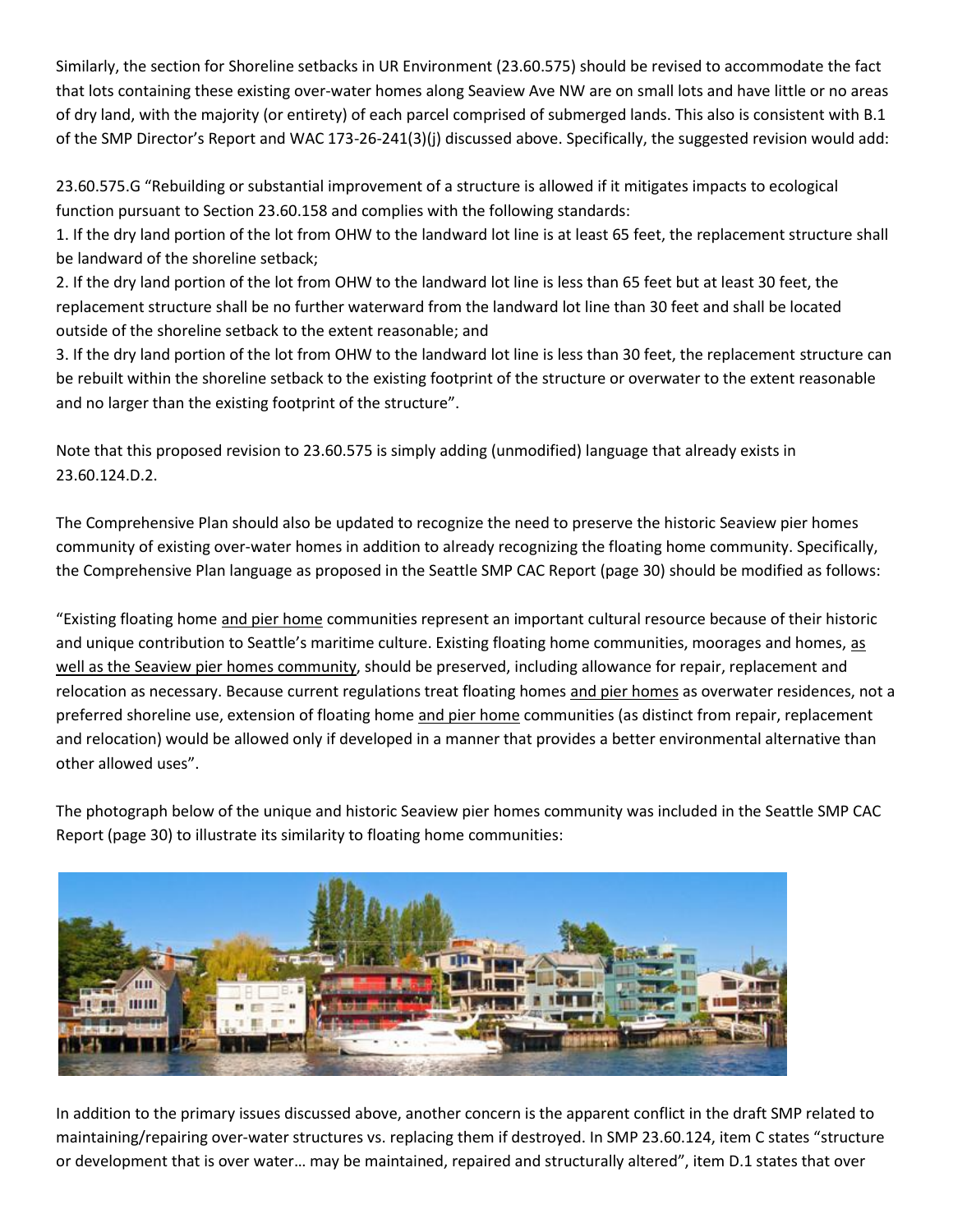water "structures may be maintained and repaired", item D.2 indicates "rebuilding or substantial improvement of a structure is allowed", and item D.2.c states "replacement structure can be rebuilt… overwater". Yet item I.A excludes structures destroyed by "normal deterioration of structures constructed in or over the water" from being rebuilt. Thus section 23.60.124 is internally inconsistent with respect to I.A and each of C, D.1, D.2, and D.2.c. How can you be allowed to maintain and repair a structure (i.e., prevent or repair deterioration) yet not be allowed to rebuild a structure destroyed by deterioration? Of even greater concern is whether the exclusion of normal deterioration precludes the right to perform maintenance and repair entirely? Furthermore, the existing SMP (see strikethrough text on page 55 of draft SMP) had the opposite language – normal deterioration was specifically included (along with fire and other acts of nature) as causes of destruction that would allow rebuilding. Thus the suggested revision to SMP 23.60.124.I.A should be as follows:

"structure or development that is destroyed by fire, act of nature, or other causes beyond the control of the owner, including normal deterioration of structures constructed in or over the water, may be rebuilt…"

Please answer the following questions with respect to the draft SMP:

1) How do these SMP changes affect existing historic community of over-water homes along Seaview Ave NW between 34th Ave NW and NW 57th Street?

2) Why is the proposed designation for the Seaview pier homes community specified as UR rather UC, when the lots do not meet location criteria for the former, but do for the latter? Why are existing over-water homes accommodated in UC, but not UR?

3) How can existing floating homes be an allowed use, but existing over-water homes in the community along Seaview Ave NW are not an allowed use? How is this disparity in compliance with WAC 173-26-241 (3)(j)?

4) How can two fundamentally identical residential uses over water (floating and pier homes are both over water, and differ only in the former being floating and the latter on piers) not be required to be accommodated in an equivalent manner under SMP? Please provide the specific legal basis which supports the less than equivalent treatment by SMP of existing floating homes and existing over-water homes along Seaview Ave NW between 34th Ave NW and NW 57th Street?

5) Please explain why the Seaview pier homes community is not recognized as historic despite having existed along Seattle's Salmon Bay waterway for 90 years and representing an important cultural resource because of its historic and unique contribution to Seattle's maritime culture and Scandinavian heritage? On what basis are floating home communities considered historic (and thus worthy of preservation), but the similarly long-standing community of existing over-water homes along Seaview is not (despite its similarly unique contribution to Seattle's maritime culture)? 6) If the Seaview pier homes community is indeed considered historic and worth preserving, then why is it not accommodated in a manner equivalent to floating home communities under SMP and not recognized as such in the Comprehensive Plan?

Please provide the results of the economic review that CAC requested to be conducted by the City (see Seattle SMP CAC Report, page 33) with respect to 15 lots with no dry land in the Lake Union area to "determine if the new regulations will result in a reduction in the fair market value of each parcel". Furthermore, I request that a similar economic review be conducted with respect to parcels with little or no dry land (and the existing over-water homes constructed on the lots) along Seaview Ave NW between 34th Ave NW and NW 57th Street.

Thank you for the opportunity to present my comments and concerns regarding the draft SMP. In your responses, please address the issues raised and changes suggested above, including (but not limited to) specific and complete responses to each of the following: